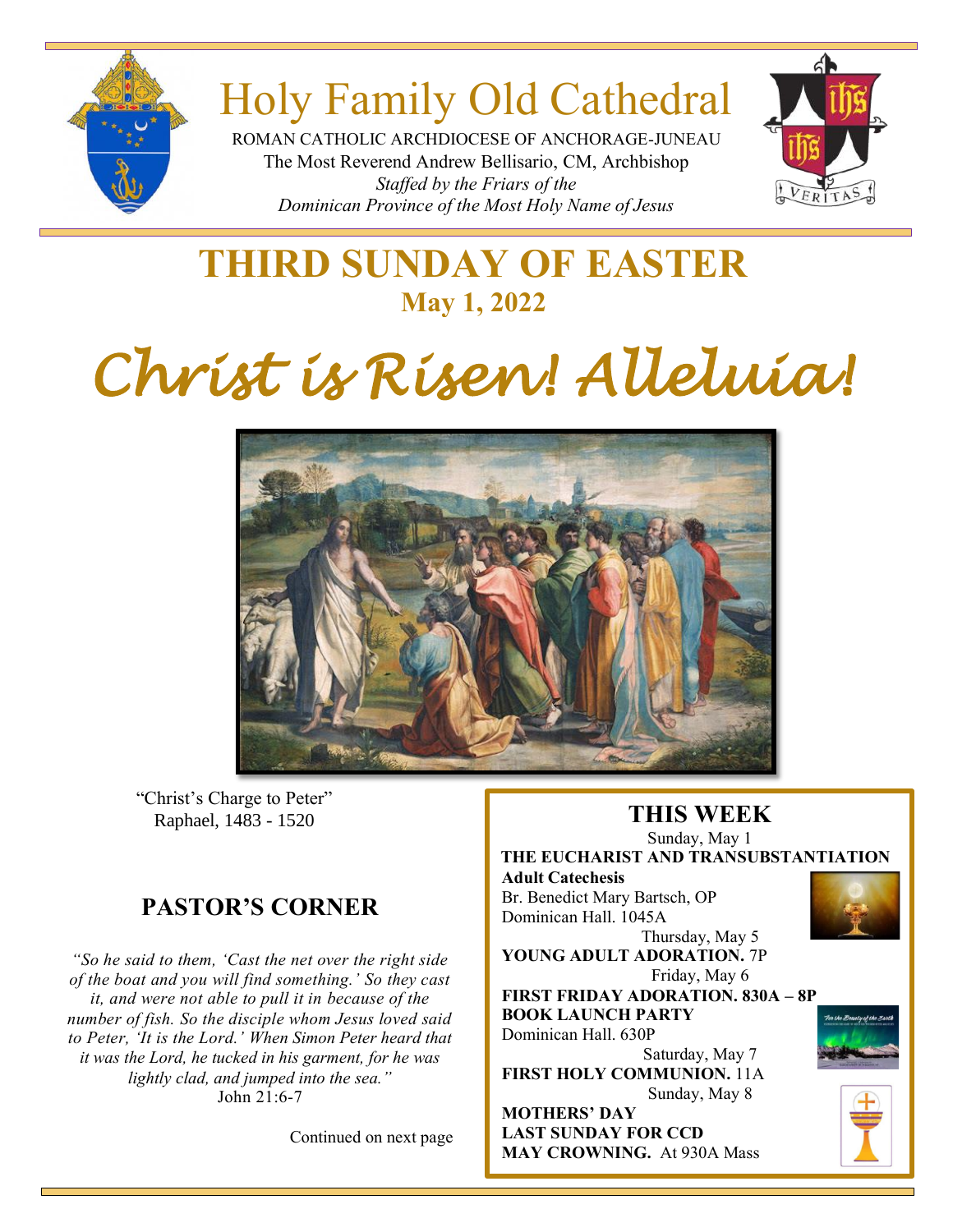#### **PASTOR'S CORNER** Continued from page 1

The cast. The catch. The call. The last time Peter, James, John and Andrew caught this many fish was three years ago on the day they met Jesus. On that day Jesus called them away from their boats to follow him and become "fishers of men."

Today Jesus calls them again. He speaks their native "language" of fishing as code for the language of God and faith. Their second great catch could only come from one person, and that person is Jesus. John knows it's Jesus, and Peter believes John's testimony and jumps into the water.

For our salvation and happiness, God speaks our language. Jesus becoming man. Jesus dying on the Cross. Jesus rising from the dead. In Jesus, God speaks our human language to elevate us to His divine life. He speaks our language of life, suffering and love. He understands, in the midst of great suffering and doubt, the tremendous human capacity to endure if there is hope. As St. Paul says in his letter to the Romans: "If God is for us, who can be against us? He who did not spare his own Son but handed him over for us all, how will he not also give us everything else along with him?"

If God speaks our language of humanity and the language of fishing to his apostles, we should not doubt that he speaks our personal language as well. His grace builds upon our nature. If there is something important God wants to tell us, he isn't going to do it only once and in a way that is foreign to us. He will repeat the message in ways that we can hear it. Often it is through the people and through the particular circumstances in our lives.

Our job is to have the desire to hear what God wants to tell us. We have to listen to God. We can resist the will of God in many ways. The first and most efficient way to resist God is to stop listening to him.

Today the Apostles have something that allows them to hear Jesus that they didn't have the day they first met him. They have the "ears" of faith. They have spent three years learning how to listen to Jesus both in a literal sense and with a faithful heart and mind. Peter's faith is now so strong that he doesn't argue with Jesus about casting nets like he did three years ago. In fact, he is able to place his trust in the faith of others. On hearing John's testimony that it is the Lord, Peter jumps over the side of the boat and swims to Jesus.

Fr. Steve Maekawa, OP - Pastor

## **BOOK LAUNCH PARTY**

**Friday, May 6 Dominican Hall 630P**



#### **CHURCH INFORMATION**

#### **CONFESSIONS**

M - F 1130A – 12P; Sat. 830A – 9A. Also by appointment. Visit the website to contact individual friars. [www.holyfamilycathedral.org](http://www.holyfamilycathedral.org/) or call 276-3455.

#### **MASS INTENTIONS**

Contact the office at 276-3455 or email [frontdesk@holyfamilycathedral.org](mailto:frontdesk@holyfamilycathedral.org)

**PRAYER REQUESTS.** Call the office at 276-3455.

#### **OPTIONS FOR VULNERABLE PARISHIONERS**

The cry room can be reserved at all Masses for especially vulnerable parishioners – family groups or individuals. Call Deacon Dave at 646-3002.

#### **CHURCH OPEN HOURS**

30 min. before Masses; one hour before weekday noon Mass.

#### **PARISH OFFICE HOURS**

Tuesday – Thursday, 10A - 4P. Closed Mondays and Fridays. And by appointment. Call 276-3455.

#### **ST. PAUL'S CORNER BOOKS AND GIFTS**

Sundays, 1030A – 230P; Wednesdays, 11A – 2P.

#### **CLERGY**

#### **Parish Dominicans**

| Fr. Steven Maekawa, OP                          | Pastor                  |  |
|-------------------------------------------------|-------------------------|--|
| Fr. Dismas Sayre, OP                            | Parochial Vicar         |  |
| Fr. Andrew Opsahl, OP                           | Parochial Vicar         |  |
| Fr. Alejandro Crosthwaite, OP In Residence      |                         |  |
| Br. Benedict Mary Bartsch, OP Residency Brother |                         |  |
| <b>Deacons</b>                                  |                         |  |
| Deacon David E. Van Tuyl                        | <b>Permanent Deacon</b> |  |
| <u>. a</u>                                      |                         |  |

Deacon Gustavo Azpilcueta Permanent Deacon

**PAID AND UNPAID STAFF** Contact at 276-3455 Mary Beth Bragiel (P)

| $\mu$ a y Dull Diagiul (1) | Operations Consultant      |
|----------------------------|----------------------------|
| Letha Flint                | Administration/Music       |
| <b>Bernardette Frost</b>   | Manager, St. Paul's Corner |
| Darlene Perkins (P)        | <b>Bookkeeper</b>          |
|                            |                            |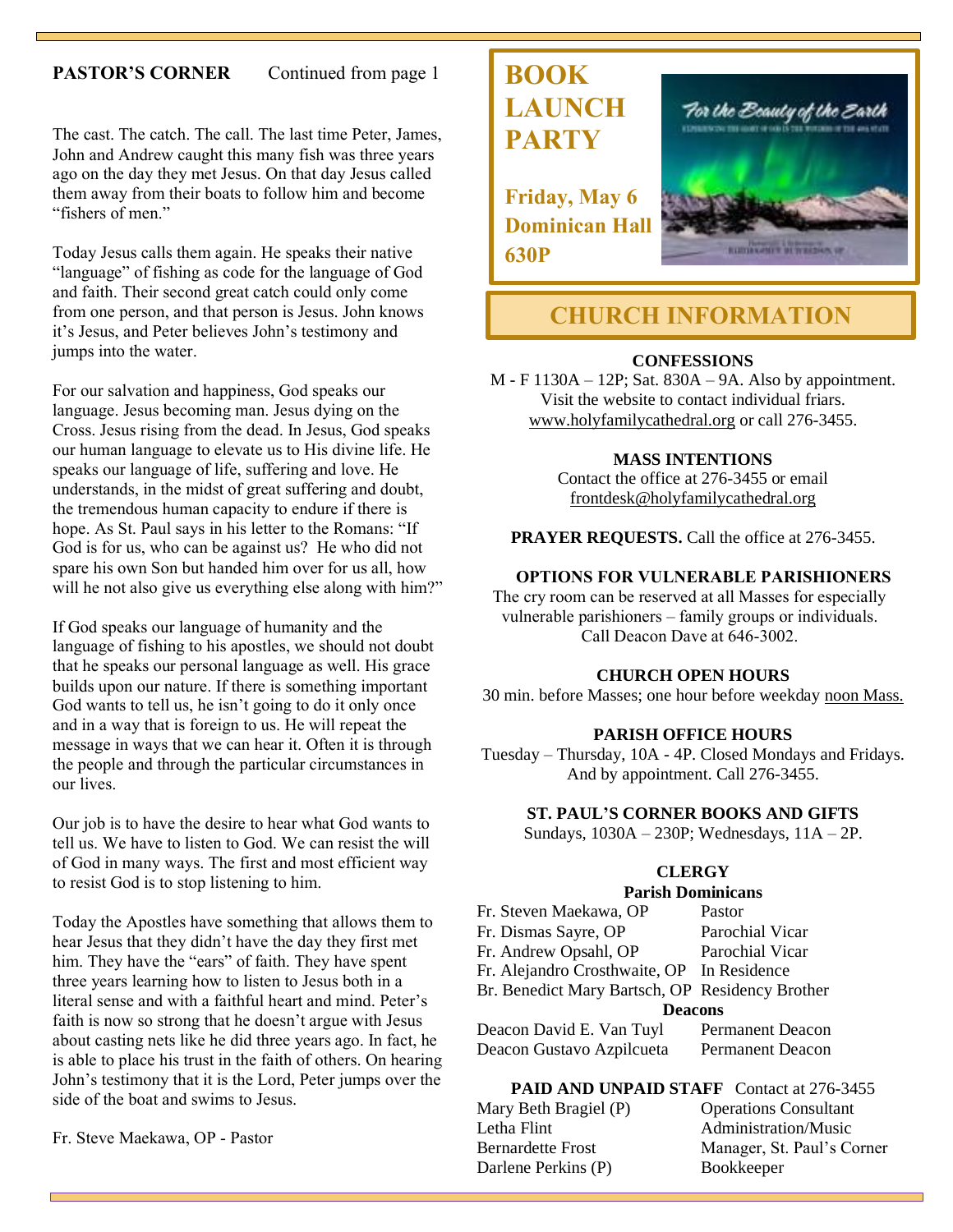#### **STEWARDSHIP OF TIME Prayer and Study**



#### **EUCHARISTIC ADORATION**

Wednesdays. 7P – 8P Fridays. 830A – 12P First Fridays. 830A – 8P

"Hidden Jesus, glorious pledge of my resurrection. All my life is concentrated in You. It is You, O Host, who empower me to love forever, And I know that You will love me as Your child in return."

> *-St. Maria Faustina of the Blessed Sacrament*

**ADORERS NEEDED.** Contact Katie Reed at 348-7300.

#### **LITURGICAL SCHEDULE / MASS READINGS**

**May 1 – Third Sunday of Easter.** Acts 5:27-32, 40b-41; Psalm 30:2, 4-6, 11-13; Revelation 5:11-14; John 21:1-19. **May 2 – Memorial of Saint Athanasius, Bishop and Doctor of the Church.** Acts 6:8-15; Psalm 119:23-24, 26-27, 29-30; John 6:22-29. **May 3 – Feast of Saints Philip and James, Apostles.** 1 Corinthians 15:1-8; Psalm 19:2-5; John 14:6-14. **May 4 – Wednesday of the Third Week of Easter.**  Acts 8:26-40; Psalm 66:8-9, 16-17, 20; John 6:44-51. **May 5 – Thursday of the Third Week of Easter.** Acts 5:27-33; Psalm 34:2, 9, 17-20; John 3:31-36. **May 6 – Friday of the Third Week of Easter.** Acts 9:1-20; Psalm 117:1bc-2; John 6:52-59. **May 7 – Saturday of the Third Week of Easter.** Acts 9:31-42; Psalm 116:12-17; John 6:60-69. **May 8 – Fourth Sunday of Easter.** Acts 13:14, 43-52; Psalm 100:1-3, 5; Revelation 7:9, 14b-17; John 10:27-30.

#### **MASS SCHEDULE**

| Sundays                    | 730A, 930A, Noon, 2P  |  |
|----------------------------|-----------------------|--|
|                            | Spanish,              |  |
|                            | 4P Dominican Rite, 6P |  |
| Mondays – Fridays 8A, Noon |                       |  |
| Wednesdays                 | 4P Dominican Rite     |  |
| Saturdays                  | 9A, 530P Vigil        |  |
| <b>CONFESSIONS</b>         |                       |  |
|                            |                       |  |

Mondays – Fridays, 1130A; Saturdays, 830A

#### **Holy Family Old Cathedral**

811 W 6th Avenue, Anchorage, AK 99501 (907) 276-3455 [frontdesk@holyfamlycathedral.org;](mailto:frontdesk@holyfamlycathedral.org) [www.holyfamilycathedral.org](http://www.holyfamilycathedral.org/)



#### **MASS INTENTIONS**

| April 30           | 9Α   | <b>Cook and Jones Families, L&amp;D</b>                        |
|--------------------|------|----------------------------------------------------------------|
| Saturday 530P      |      | +Sandy Lopinsky                                                |
| May 1              | 730A | Those about to be ordained deacons                             |
| Sunday             | 930A | <b>Constante Victoria</b>                                      |
|                    | 12P  | Those about to be ordained deacons                             |
|                    | 2P   | <b>People of Holy Family</b>                                   |
|                    | 4P   | +Rebecca Akers                                                 |
|                    | 6P   | <b>Those about to be ordained deacons</b>                      |
| May 2              | 8A   | <b>Intentions of Laurie Boelter</b>                            |
| <u>Monday</u>      | 12P  | +Ed Rasmuson                                                   |
| May 3              | 8A   | +Josef Moore                                                   |
| <u>Tuesday</u>     | 12P  | +Josef Moore                                                   |
| May 4              | 8A   | +Ed Rasmuson                                                   |
| Wed.               | 12P  | Fr. Dismas Sayre, OP                                           |
|                    | 4P   | <b>Rita Wichorek</b>                                           |
| May 5              | 8Α   | Donald T. Berkenbush                                           |
| <b>Thursday</b>    |      | 12P Rita Wichorek                                              |
| May 6              | 8A   | +Rudy Berus                                                    |
| <b>Friday</b>      | 12P  | <b>Sandi Dobbins</b>                                           |
| May 7              | 9А   | <b>Marian Jones</b>                                            |
| Saturday 530P      |      | In Reparation to the Immaculate Heart of Mary                  |
| May 8              | 730A | +Phyllis Wilson                                                |
| <b>Sunday</b>      | 930A | <b>Constante Victoria</b>                                      |
|                    | 12P  | <b>Mothers' Day Novena 1</b>                                   |
|                    | 2Р   |                                                                |
|                    | 4P   | <b>People of Holy Family</b>                                   |
|                    | 6P   | <b>Intentions of the Brennan Family</b>                        |
|                    |      | To request a Mass for a specific intention, please contact the |
| Office at 276-3455 |      |                                                                |

#### **POSITION OPENING MAINTENANCE PERSON HOLY FAMILY OLD CATHEDRAL PARTTIME. FLEXIBLE HOURS**

For more information, call the office at 907-276-3455. E-mail resume to frontdesk@holyfamilycathedral.org





Baby wipes; Baby soap and wash; Used strollers and high chairs; Car seats (must be NEW)